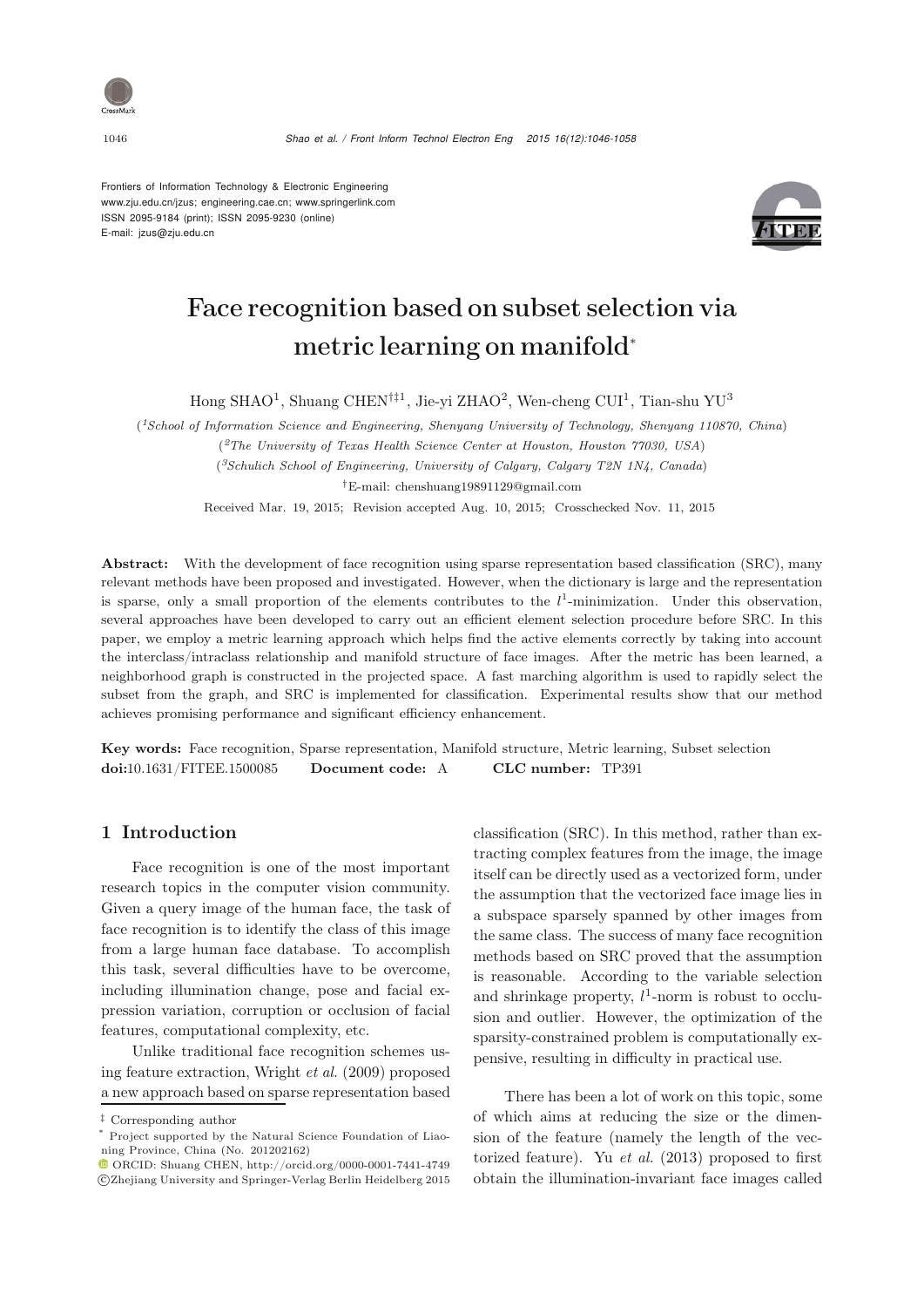the gradientface, then reduce the dimensionality over the whole image set via principal component analysis (PCA), and classify the query image using the dimension-reduced vectorized image. By reducing the length of the dimension of the subspace,  $l^1$ optimization will run faster. [Yang and Zhang](#page-12-2) [\(2010](#page-12-2)) combined the Gabor feature extraction and SRC. On the other hand, alternative methods have been proposed to reduce the number of the features via discriminative dictionary learning [\(Zhang and Li](#page-12-3), [2010;](#page-12-3) [Jiang](#page-12-4) *et al.*, [2011](#page-12-4); [Deng](#page-11-0) *et al.*, [2012;](#page-11-0) [Patel](#page-12-5) *et al.*, [2012](#page-12-5)), while the dictionary has been learned over the [whole](#page-12-4) [image](#page-12-4) [database](#page-12-4) [\(Zhang and Li](#page-12-3)[,](#page-12-4) [2010](#page-12-3)[;](#page-12-4) Jiang *et al.*, [2011\)](#page-12-4), or been learned intraclass [\(Deng](#page-11-0) *et al.*, [2012](#page-11-0); [Patel](#page-12-5) *et al.*, [2012](#page-12-5)). In view of the intrinsic robustness to occlusion and outliers, SRC is also employed to recognize partial faces [\(Wagner](#page-12-6) *et al.*, [2012;](#page-12-6) Liao *[et al.](#page-12-7)*, [2013\)](#page-12-7).

Some effort has been made to explain the SRC in other work. He *[et al.](#page-11-1)* [\(2011\)](#page-11-1) first modeled the face recognition problem by introducing the maximum correntropy criterion. By using the half-quadratic form, the optimization on each iteration is reduced to a nonnegativity regularized weighted linear least square problem. [Yang](#page-12-8) *et al.* [\(2011\)](#page-12-8) explored the SRC using a probabilistic interpretation by modeling face recognition as a maximum likelihood estimation (MLE) problem with respect to a sparsityconstrained robust regression, which is yet another form of weighted least square problem with a sparsity constraint. He *[et al.](#page-11-2)* [\(2014\)](#page-11-2) proposed unifying error detection and error correction in face recognition under a half-quadratic framework. Error correction and error detection are realized by using the additive form and multiplicative form of half-quadratic functions, respectively. Image classification based on the manifold property has been intensively investigated. Because the variation and changes of human faces can be modeled as a manifold, some researchers try to interpret face recognition as a manifold regularized SRC problem [\(Zhou](#page-12-9) *et al.*, [2011;](#page-12-9) Lai *[et al.](#page-12-10)*, [2013;](#page-12-10) [Wang](#page-12-11) *et al.*, [2015](#page-12-11)), in which the structures of face images in terms of Reimannian geometry can be fully integrated into the SRC. Aside from regarding one image as a point on the manifold, Lu *[et al.](#page-12-12)* [\(2013](#page-12-12)) introduced a method that uses the image patch as a single point on the manifold. Using a manifold matching scheme, images from the same class can be effectively identified. In their method, only one train[ing](#page-12-13) [image](#page-12-13) [is](#page-12-13) [necessary](#page-12-13) [for](#page-12-13) [each](#page-12-13) [class.](#page-12-13) Zhang *et al.* [\(2011\)](#page-12-13) pointed out that rather than sparse representation, collaborative representation is more important in the face recognition problem, and they verified this assumption in extensive experiments. In their work, they used  $l^2$ -norm to model the energy function, so the problem becomes a regularized least square problem, which can be solved efficiently. Mo-tivated by [Zhang](#page-12-13) *et al.* [\(2011](#page-12-13)), methods that use  $l^2$ norm instead of l <sup>1</sup>-norm were proposed by Xu *et al.* (2012; 2013) and [Ortiz and Becker](#page-12-14) [\(2014](#page-12-14)), achieving significant reduction in computational cost.

Our method is stimulated by Xu *et al.* (2012; 2013), He *[et al.](#page-11-3)* [\(2013](#page-11-3)), and [Ortiz and Becker](#page-12-14) [\(2014\)](#page-12-14). All of the mentioned methods have employed some iterative strategies to reduce the size of the candidate set for coefficient optimization. By doing this, the size of the optimization space can be remarkably reduced. In Xu *[et al.](#page-12-15)* [\(2013\)](#page-12-15), the first stage was conducted using least square regression over all training images, after selecting candidate classes via reconstruction residuals. In the second stage least square regression was carried out again over the obtained candidate classes. In Xu *[et al.](#page-12-16)* [\(2012](#page-12-16)), rather than selecting the candidate classes, the authors aimed at finding the candidate images by observing the absolute values of the coefficients. Very recently, He *[et al.](#page-11-3)* [\(2013\)](#page-11-3) introduced an algorithm based on the divide-and-conquer strategy, which consists of a metric learning stage and a non-negative sparse representation stage. The above methods concentrate on reducing the optimization space using some coarse method with low computational complexity, and then compute the precise classification via fine optimization. In this paper, we also integrate a metric learning method into the recognition framework. By using the learned metric, we try to interpret the face images as manifolds in the new metric space. In this space it is easier and more natural to select a subset for the SRC.

In this paper, our contribution includes: (1) By exploring the data structure of face images, we employ a metric learning scheme considering both interclass/intraclass relationship and manifold structure of the face images.  $(2)$  Rather than k-nearest selection on unstructured data points, we introduce the selection of the subset by using fast marching along the constructed face image graph, which represents the coinciding manifolds. (3) We present a more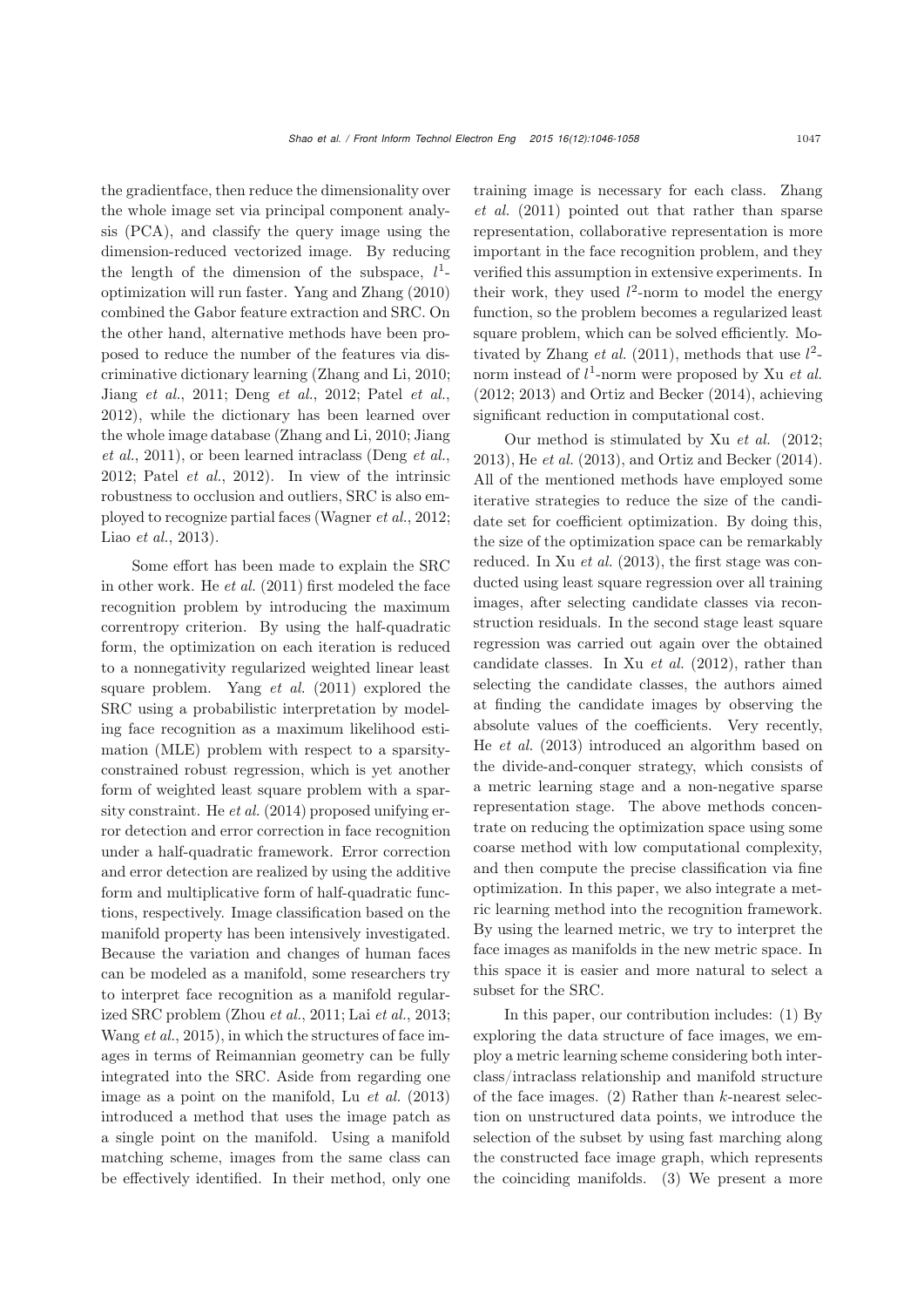accurate subset selection framework for  $l^1$ optimization on face recognition.

### 2 Background and observations

#### 2.1 Revisiting SRC

Suppose that all images are represented in vector form. Given training images  $d_{i,j}$ , where  $i \in \{1, 2, ..., q\}$  represents the class of the image and  $j \in \{1, 2, ..., n_i\}$  represents the number of images in the *i*th class, we denote  $\boldsymbol{D}$  =  $[d_{1,1},..., d_{1,n_1},..., d_{q,1},..., d_{q,n_q}]$  as the dictionary. As proposed by [Wright](#page-12-0) *et al.* [\(2009](#page-12-0)), the conventional sparse coding model seeks to solve the following problem:

$$
\hat{\boldsymbol{x}} = \arg \max_{\boldsymbol{x}} \|\boldsymbol{x}\|_1 \quad \text{s.t.} \ \boldsymbol{D}\boldsymbol{x} = \boldsymbol{y}, \tag{1}
$$

where *y* is the query image and *x* corresponds to the coefficient over each training image from *D*. According to the theory of compressive sensing, only a few entries of *x* are non-zero corresponding to the same class as the query image, while the rest should all be zero. In practice, small noise is inevitable, so the problem is re-modeled as

$$
\hat{\boldsymbol{x}} = \arg \max_{\boldsymbol{x}} \|\boldsymbol{x}\|_1 \quad \text{s.t.} \|\boldsymbol{D}\boldsymbol{x} - \boldsymbol{y}\|_2 < \epsilon, \qquad (2)
$$

where  $\epsilon$  is the value representing noise or occlusion. In [Candès](#page-11-4) [\(2008\)](#page-11-4), it has been shown that the reconstruction error is upper-bounded with respect to the noise level, so the solution to this problem can be regarded as reliable and robust. There are several variants of this problem such as

$$
\hat{\boldsymbol{x}} = \arg \max_{\boldsymbol{x}} \|\boldsymbol{D}\boldsymbol{x} - \boldsymbol{y}\|_2^2 \quad \text{s.t.} \|\boldsymbol{x}\|_1 < \epsilon, \qquad (3)
$$

$$
\hat{x} = \arg\max_{\bm{x}} \| \bm{D}\bm{x} - \bm{y} \|_2^2 + \lambda \| \bm{x} \|_1. \tag{4}
$$

To solve the optimization problem, several approaches have been proposed [\(Tibshirani, 1996;](#page-12-17) [Efron](#page-11-5) *et al.*, [2004;](#page-11-5) [Candès and Tao](#page-11-6), [2007\)](#page-11-6). It should be noted that both the training images and the query image should be well aligned and sheared to obtain an optimal solution since SRC is very sensitive to translation and scale changes.

Once the optimal coefficient *x* is obtained, the query image is classified using such a strategy. For each class *i*, let  $\delta_i : \mathbb{R}^n \to \mathbb{R}^n$  be the function to select the entries corresponding to the ith class from

all training images. Using the selected entries, one can reconstruct the query image in the ith linear subspace spanned by the images from class  $i$ . Among all the classes, the one with the smallest reconstruction error is considered to be the class assigned to the query image. This procedure can be modeled as

$$
\hat{i} = \arg\min_{i} \|\mathbf{y} - \mathbf{D}\delta_i(\hat{\mathbf{x}})\|_2.
$$
 (5)

From the algorithm of SRC, we see that all the training images in  $D$  participate in the  $l^1$ optimization, while only a few of them contribute to the reconstruction.

# 2.2 Manifold structure in single face recognition

There has been some work on interpreting the face recognition problem under a manifold framework [\(Arandjelović](#page-11-7) *et al.*, [2005;](#page-11-7) [Wang](#page-12-18) *et al.*, [2008\)](#page-12-18), where the problem of face recognition using image sets is easily modeled as measuring the similarity between manifolds. It is natural to model a set of face images from the same class as manifold since face images from a single person change smoothly along with the pose and expression changes. For the image set, a structure can be established using the positions and relationships among points, which helps depict the local or global geometry of a manifold. This makes measurement over a manifold possible. However, as for single image classification, it is difficult to determine the neighborhood relationship over a manifold for a query image with an unknown class, so nothing about the geometry can be obtained.

Manifold learning techniques [\(Roweis and Saul](#page-12-19), [2000](#page-12-19); [Tenenbaum](#page-12-20) *et al.*, [2000;](#page-12-20) [Belkin and Niyogi](#page-11-8), [2001](#page-11-8)) are always used to represent a manifold structure in a low-dimensional space while preserving some global and local features on the original samples. The global method seeks to find a projection that preserves the global relationship such as geodesics, while the local methods focus on finding a projection that preserves the weights assigned to the neighbors of one sample point.

Fig. 1 illustrates a typical single image classification problem in the 3D space, where curves with different colors represent different smooth manifolds, and the query image is abstracted as a single point. The  $l^2$ -distance is used as the metric to calculate the distance between any two points in this space.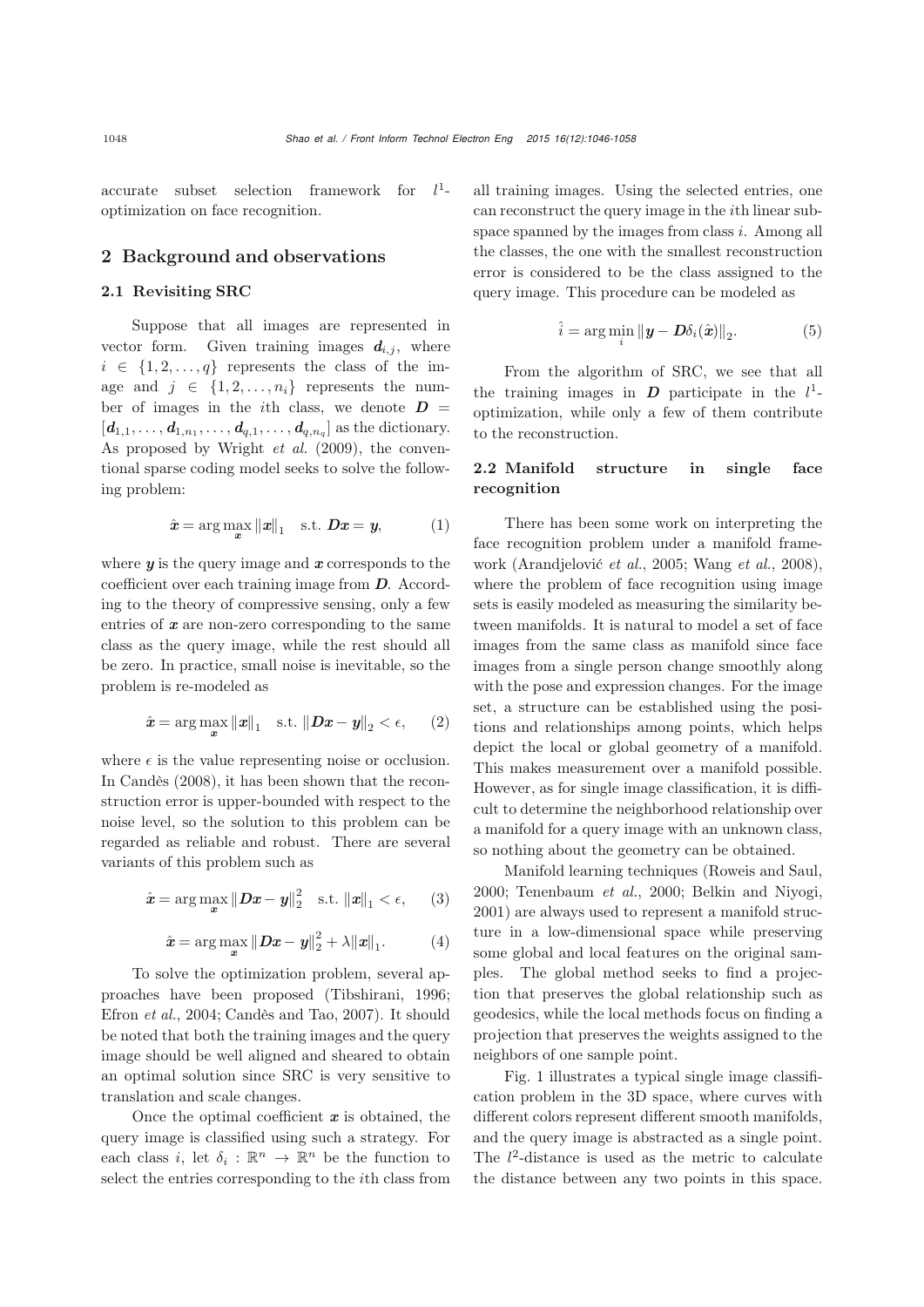Note that any metric that satisfies the metric criteria (namely non-negativity, coincidence axiom, symmetry, and triangle inequality) can be used to measure the distance.



Fig. 1 An illustration on face recognition in terms of manifold structure (modified from Seung and Lee (2000)). The upper three images and the lower three images are the training samples from two classes, respectively. Training images from the same class form a low-dimensional smooth manifold embedded in high-dimensional space. The red and pink curves represent two separate manifolds. The face image in the middle corresponds to the query image. References to color refer to the online version of this figure

Several observations can be concluded from the manifold structure of face images. First, different manifolds may coincide on a local region, which means that there exist analogues near the common boundary of manifolds. Second, if the manifold is smooth and samples are dense enough, an image should lie in the subspace spanned by the ones that are near to this image on the manifold from the same class. Third, though manifolds coincide with each other randomly, the proportion of the common boundary is very small compared to the manifold itself. So, a random sample point on the manifold lies on the common boundary of manifolds with a very low probability. From these three observations, we conclude that, except for common boundaries, a graph is capable of representing most of the manifold structure and the boundaries only slightly influence the structure. This motivates the proposed approach.

# 3 Methodology

The proposed method seeks to solve the classic face recognition problem, while it has to be noticed that all the images from the training set and the test set are well aligned. Given a query image *y*, we want to classify the query image using a training database  $D = [D_1, D_2, \ldots, D_q]$ , where  $D_i$  is constructed by stacking  $n_i$  faces from class i, and  $q$  is the number of the classes. Thus, matrix *D* consists of all training [sets.](#page-12-0) [According](#page-12-0) [to](#page-12-0) [the](#page-12-0) [assumption](#page-12-0) [in](#page-12-0) Wright *et al.* [\(2009](#page-12-0)), *y* can be represented using a sparse linear combination of the images from  $\boldsymbol{D}$  as  $\boldsymbol{v} = \boldsymbol{D}\boldsymbol{x}$ , where the element  $x_j$  in  $\boldsymbol{x} \in \mathbb{R}^{n_1+n_2+\ldots+n_q}$  represents the weight that each training image contributes. In the proposed approach, we first learn a metric that minimizes the interclass distance and maximizes the intraclass distance among all the training images. We next construct a graph that represents the manifold structure over all training images. Then a subset from the training images is rapidly selected taking into account the connectivity of structure. The SRC procedure is finally implemented to classify the query image into the corresponding class. The overall flowchart of our method is depicted in Fig. 2.

#### 3.1 Metric learning for face recognition

Unlike Xu *et al.* (2012; 2013), we do not start from calculating an approximate solution to the sparse coding problem. Instead, we employ a similar strategy as in He *[et al.](#page-11-3)* [\(2013\)](#page-11-3) by first learning a metric that can enhance the discriminative ability. In this step, we employ the metric learning method presented by [Weinberger and Saul](#page-12-21) [\(2009](#page-12-21)). Suppose that  $(d_i, c_i)$  is a training sample where  $c_i$  denotes the class of image  $d_i$ , and that a binary matrix element  $c_{ij} \in \{0,1\}$  indicates whether or not classes  $c_i$  and  $c_i$  match. The goal is to learn a linear transformation  $\mathbf{L} : \mathbb{R}^m \to \mathbb{R}^m$ , which is used to compute the distance:

$$
Dis(d_i, d_j) = ||L(d_i - d_j)||^2.
$$
 (6)

Given an input  $d_i$ ,  $k'$  'target' neighbors are further specified, which means  $k'$  other inputs with the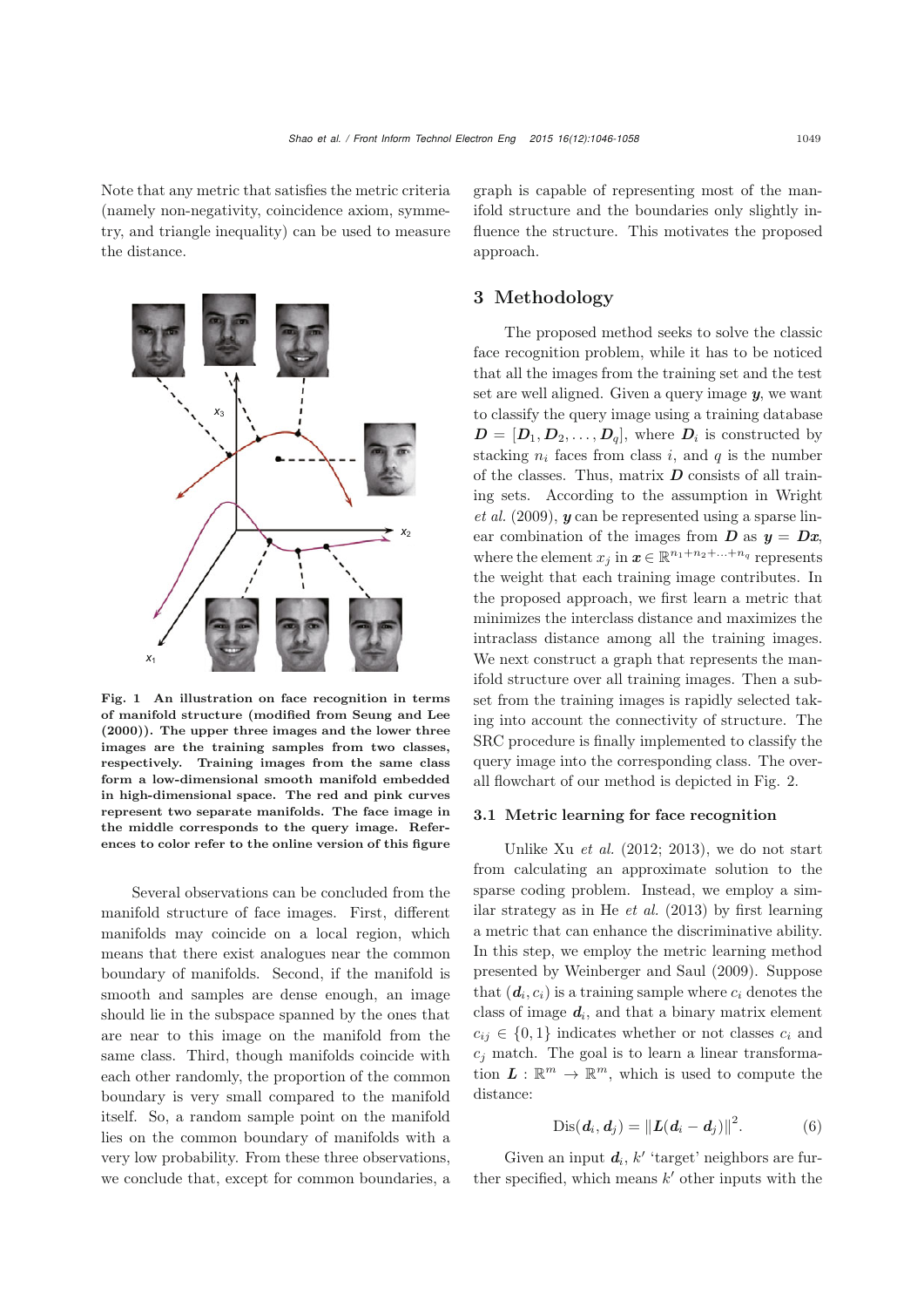

Fig. 2 Flowchart of the proposed framework

(8)

same class as  $c_i$  and the minimal distance to  $d_i$  in terms of Eq. (6). Using matrix element  $\eta_{ij} \in \{0, 1\}$ to indicate whether input  $j$  is a neighbor of  $i$ , the cost function over the distance metric is formulated as follows:

$$
\varepsilon(\mathbf{L}) = \sum_{ij} \eta_{ij} ||\mathbf{L}(\mathbf{d}_i - \mathbf{d}_j)||^2 + \lambda \sum_{ijl} \eta_{ij} (1 - c_{il})
$$
  
 
$$
\cdot [1 + ||\mathbf{L}(\mathbf{d}_i - \mathbf{d}_j)||^2 - ||\mathbf{L}(\mathbf{d}_i - \mathbf{d}_l)||^2]_+, \tag{7}
$$

where the first term gives the constraint that the distance between a point and its neighbors cannot be too large. The second term gives the constraint that the distance between a point and its neighbors with a different class cannot be too small. Here  $[z]_+ = \max(z, 0)$  is the hinge loss function. This loss function can be reformulated into a semidefinite programming problem [\(Vandenberghe and Boyd,](#page-12-22) [1996](#page-12-22)):

$$
\min \sum_{ij} \eta_{ij} (\boldsymbol{d}_i - \boldsymbol{d}_j)^{\mathrm{T}} \boldsymbol{M} (\boldsymbol{d}_i - \boldsymbol{d}_j) + \lambda \sum_{ij} \eta_{ij} (1 - c_{il}) \xi_{ijl}
$$
 s.t.

(1) 
$$
(\mathbf{d}_i - \mathbf{d}_l)^{\mathrm{T}} \mathbf{M} (\mathbf{d}_i - \mathbf{d}_i) - (\mathbf{d}_i - \mathbf{d}_j)^{\mathrm{T}} \mathbf{M} (\mathbf{d}_i - \mathbf{d}_j) \ge 1 - \xi_{ijl},
$$
  
(2)  $\xi_{ijl} \ge 0,$   
(3)  $\mathbf{M} \ge 0$  (positive semi-definite),

where  $M = L<sup>T</sup>L$  and  $\xi_{ijl}$  is the slack variable. This function is convex, and thus easy to solve. The comprehensive solution for this function has been presented in [Vandenberghe and Boyd](#page-12-22) [\(1996](#page-12-22)[\)](#page-12-21) [and](#page-12-21) Weinberger and Saul [\(2009](#page-12-21)). For face recognition, this stage is to aggregate the face images with the same class as closely as possible, while making images from different classes apart from each other.

In [Weinberger and Saul](#page-12-21) [\(2009\)](#page-12-21), an experiment on face recognition was implemented using the knearest criterion with the learned metric. However, the improvement in performance was not remarkable. We further extend the metric into a subset selection scheme, which helps SRC eliminate the computational influence from the unused samples.

#### 3.2 Graph construction using learned metric

Before calculating the sparse representation of a query image over the training set, one has to obtain a structure that maintains the relationship of the manifolds. As discussed in Section 2.2, a graph is adequate to do this. At this stage we aim at constructing a graph representing the coinciding manifolds.

If we observe the loss function introduced by metric learning, we can find that this is very similar to the Laplacian eigenmap embedding (LEE) [\(Belkin and Niyogi, 2001](#page-11-8)). Given data samples *xi*,  $i = 1, 2, \ldots, n$ , LEE seeks to minimize

$$
\sum_{i,j} \left( \boldsymbol{x}_i - \boldsymbol{x}_j \right)^2 \boldsymbol{W}_{i,j}, \tag{9}
$$

where  $W_{i,j}$  is a weight matrix that represents the reconstruction contribution and neighborhood relationship. In Eq.  $(8)$ ,  $\eta_{ij}$  plays a similar function. The difference is that one aims to find a linear transformation *L* rather than a representation in a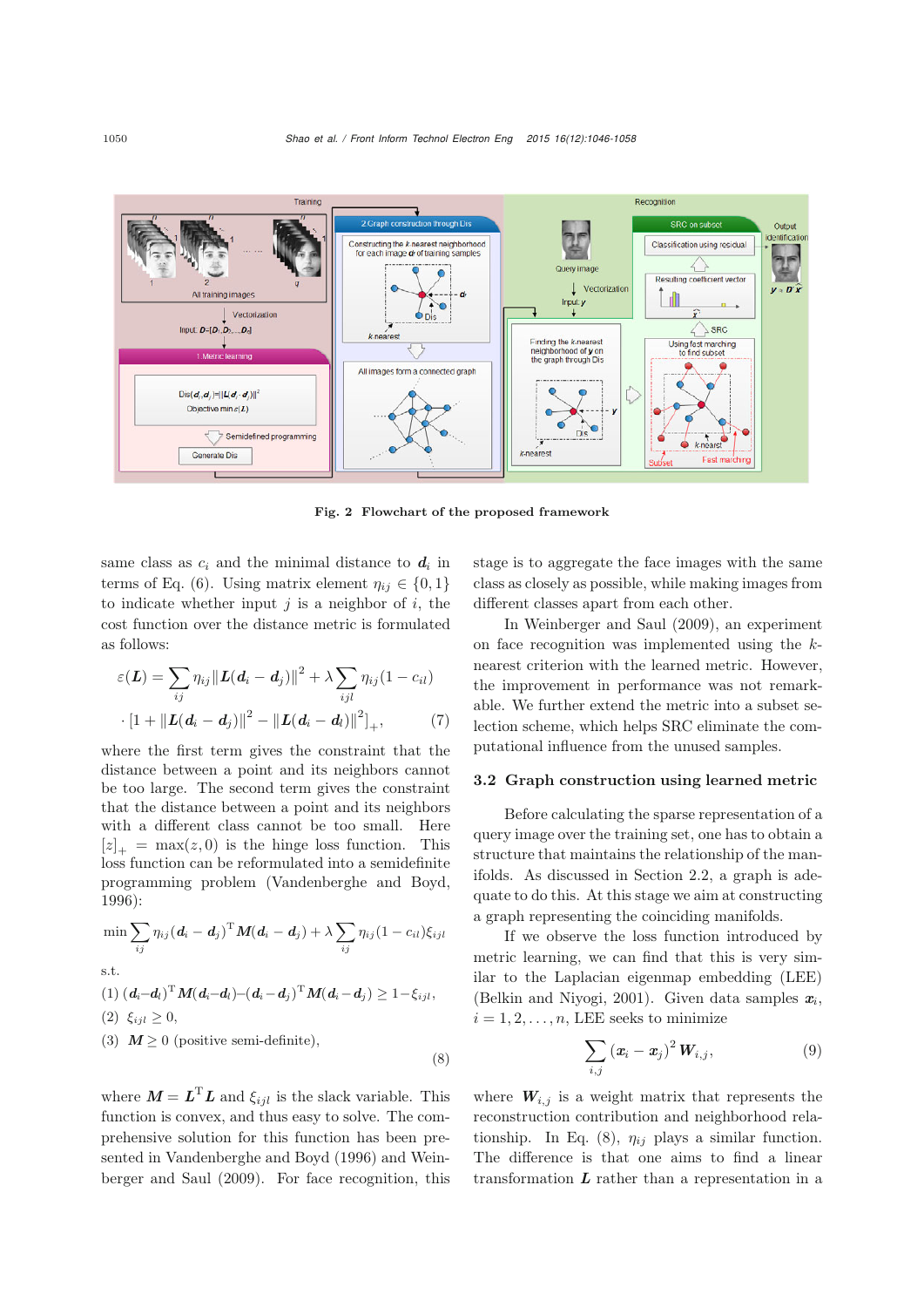low-dimensional space that best preserves the neighborhood relationship. However, since either Eq. (8) or Eq. (9) can preserve the locality, the local structure of the manifold is anticipated to be preserved by the learned transformation *L*. We next consider the problem of constructing a graph from the training samples by taking into account the locality of the manifold.

A graph construction consists of finding the neighboring relationship for each point and assigning a weight or distance to each neighboring point pair. Conventional graph construction methods on the Euclidean space naturally employ  $l^2$ -distance as the metric. However, this is not a good choice for face recognition since the intraclass and interclass information is not fully considered. An example is shown in the left of Fig. 3 using  $l^2$ -distance. Though from the same class, two images depart farther away from each other than two face images from different classes. Thus, the neighboring relationship can be imprecise. Therefore, the learned metric Dis is adopted to calculate the distance between two images. An example is illustrated in the right of Fig. 3. One can observe that the neighboring relationship agrees with the class by using the metric Dis. In the experiments, we will further show that instead of  $l^2$ distance, this metric is more powerful for intraclass and interclass variations.



Fig. 3 Relationship between face images under *l***2** distance and the learned metric Dis. In the left, though  $d_i$  and  $d_j$  are from the same class,  $d_j$  is closer to  $d_k$  which is from another person according to severe expression changes. However, as shown in the right, after metric learning, the projected point  $L(d_j)$ is closer to  $L(d_i)$  than to  $L(d_k)$  under the metric Dis

Using the metric Dis, we implement the  $k$ nearest method to construct a weighted graph  $G =$  $(V, E)$  on the whole training set  $D$ , where  $V_i$  corresponds to the *i*th image  $d_i$  from  $D$ ,  $E_{i,j}$  =  $Dis(**d**<sub>i</sub>, **d**<sub>j</sub>)$ , and k is larger than the size of any training sample from the same class. The second constraint is to guarantee that the graph over all training samples is connected.

#### 3.3 SRC on subset

In this part, we present a way to select a subset from all the training images to effectively reduce the computational cost of optimization. Given the graph  $G$ , we seek to find the subset with size  $e$  along the coinciding manifolds, where  $e$  is the number of the images that are selected as the candidates to form the dictionary for the SRC. We first compute the k-nearest images from the training set with respect to the query image in terms of metric Dis. Normally  $k \leq e$ . After obtaining the k starting images, the remaining  $e - k$  images are selected using the fast marching propagation algorithm [\(Sethian](#page-12-23), [1999](#page-12-23)). Along with the starting k images, the  $e - k$ images with the shortest geodesic distances to the query image on  $G$  form the new dictionary  $D'$ . Note that the subset selection is in the new metric space with Dis, while the classification is in the original image space. Assuming that the query image lies in the subspace spanned by the images from the new dictionary  $D'$ , we rewrite the constraint part as

$$
\mathbf{y} = \mathbf{D}'\mathbf{x}',\tag{10}
$$

where  $x'$  represents the coefficients that correspond only to the selected images. With this new dictionary  $D'$  and the coefficient vector  $x'$ , the  $l^1$ -minimization is reformulated as

$$
\hat{\mathbf{x}}' = \arg\min_{\mathbf{z}'} \|\mathbf{y} - \mathbf{D}'\mathbf{x}'\|_2^2 + \lambda \|\mathbf{x}'\|_1. \qquad (11)
$$

We [use](#page-12-0) [the](#page-12-0) [same](#page-12-0) [classification](#page-12-0) [scheme](#page-12-0) [as](#page-12-0) [in](#page-12-0) Wright *et al.* [\(2009](#page-12-0)) by measuring the reconstruction error in each class. Since most of the images in the training set are discarded, the optimization and classification can run rapidly. This can achieve more speed-up than Xu *[et al.](#page-12-16)* [\(2012\)](#page-12-16) and [Ortiz and Becker](#page-12-14) [\(2014\)](#page-12-14).

It can also be remarked that another speed-up on the recognition phase is achieved compared with Xu *[et al.](#page-12-16)* [\(2012\)](#page-12-16) and [Ortiz and Becker](#page-12-14) [\(2014](#page-12-14)). In their methods, a least square solution is employed to calculate a potential subset, and further optimization is implemented on this subset. This means when a new query image comes, the least square should run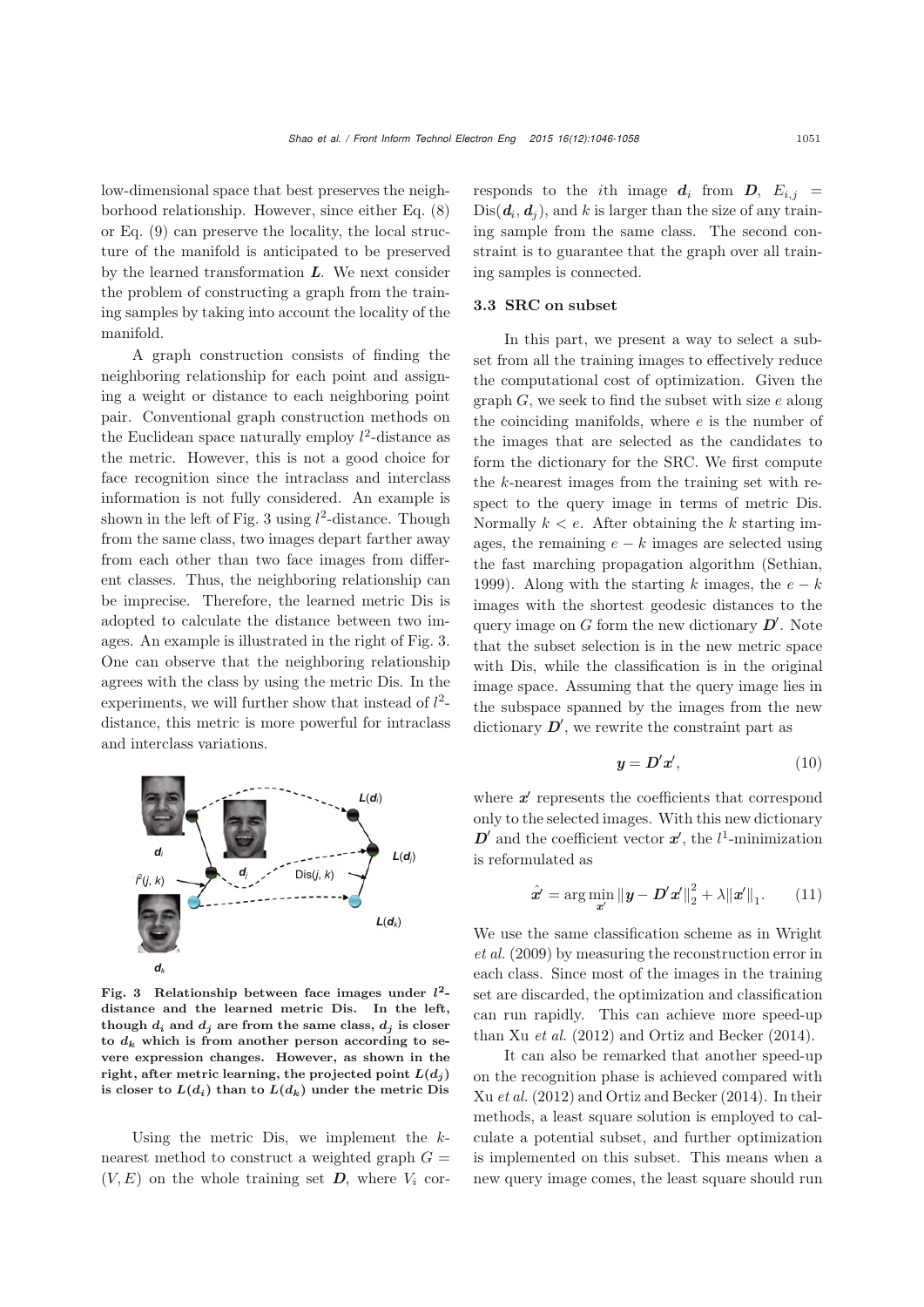again to obtain a coefficient over all training images. Though the least square solution is much faster than l <sup>1</sup>-optimization, it still incurs extra computational cost especially when the training set is very large. On the other hand, the pre-calculated linear transformation *L* and the establishment of the graph G make reuse possible. In our method, we need only to compute a limited fast marching to obtain the subset, while the matrix *L* and the structure of the graph always remain the same. This mechanism introduces a local computation rather than a global one, and hence can save more computational cost.

# 4 Experiments

We conduct several experiments in this section to evaluate the performance by comparing our method with the original SRC and other subset selection methods [\(Wright](#page-12-0) *et al.*, [2009](#page-12-0); He *[et al.](#page-11-3)*, [2013;](#page-11-3) Xu *[et al.](#page-12-15)*, [2013](#page-12-15); [Ortiz and Becker, 2014](#page-12-14)), which are denoted as SRC, TSRC, CSRC, and WSRC, respectively. Specifically, we use the down-sampled image as the single feature as in [Wright](#page-12-0) *et al.* [\(2009](#page-12-0)), and choose the MSTR setting in He *[et al.](#page-11-3)* [\(2013\)](#page-11-3) for comparison, since the MSTR setting is reported with the best recognition performance. We further test the performance of our approach under occlusion. Finally, to evaluate the efficiency of the algorithms, we summarize the computational speed in terms of different subset sizes. All the experiments are performed on a computer with i7 CPU and 12 GB memory. We realize the counterparts using Matlab. In all of the following experiments, the face images are well aligned.

#### 4.1 Recognition evaluation without occlusion

Experiments on four datasets are implemented in this section. We detail the datasets and the experimental results below.

AR database [\(Martínez and Benavente](#page-12-24), [1998\)](#page-12-24): this database consists of over 4000 images of 126 persons, with 70 males and 56 females. In this experiment, we randomly select 1400 images without occlusion from 50 males and 50 females, and 14 for each person. The image size is  $165 \times 120$ ; we also down-sample the images into the size  $80 \times 60$  in all the tests below. Fig. 4 shows some of the sample images from a single person. In the test, we use the AR database to evaluate the recognition performance in various expression and illumination conditions. Seven images from each person in Session 1 are selected as the training image, and we test the performance on the remaining seven images selected from Session 2. We test different numbers of subset size e, and set the value e to the one that reaches a good recognition accuracy. Then in the following comparison test on this dataset, we set e constant. The performance under varying  $e$  values is shown in Fig. 5a. In the AR test we set  $e = 20$ .



Fig. 4 Fourteen face images with a variety of expressions and illuminations from a single person in the AR dataset: (a) the seven images from Session 1 acting as the training images; (b) the seven images from Session 2 acting as the test images

The comparison of the selected methods is shown in Fig. 5b. We can observe that our method performs better than SRC. An improvement can also be seen compared to CSRC and WSRC. This is because by using the learned metric, we can accurately find the training samples from the same class as the query image that really contributes to the reconstruction. Even compared to TSRC, our method is competitive. The accuracy of our method reaches around 98.4%. This result indicates that our method is very robust to illumination and expression changes.

Extended Yale B [\(Georghiades](#page-11-9) *et al.*, [2001\)](#page-11-9): there are 2414 front-face images from 38 different persons. The images are captured with various illumination conditions. Each image is of the size  $192 \times 168$ . In the test, we down-sample the image to  $96 \times 84$ . For each person, 32 images are randomly selected as the training samples, and the remaining ones are regarded as the test samples. Fig. 6 shows some of the example images from a single person. We choose  $e = 30$  for the comparison test. The performance on varying e is shown in Fig. 7.

Because the sample images from each class are much better than the AR dataset, the accuracies of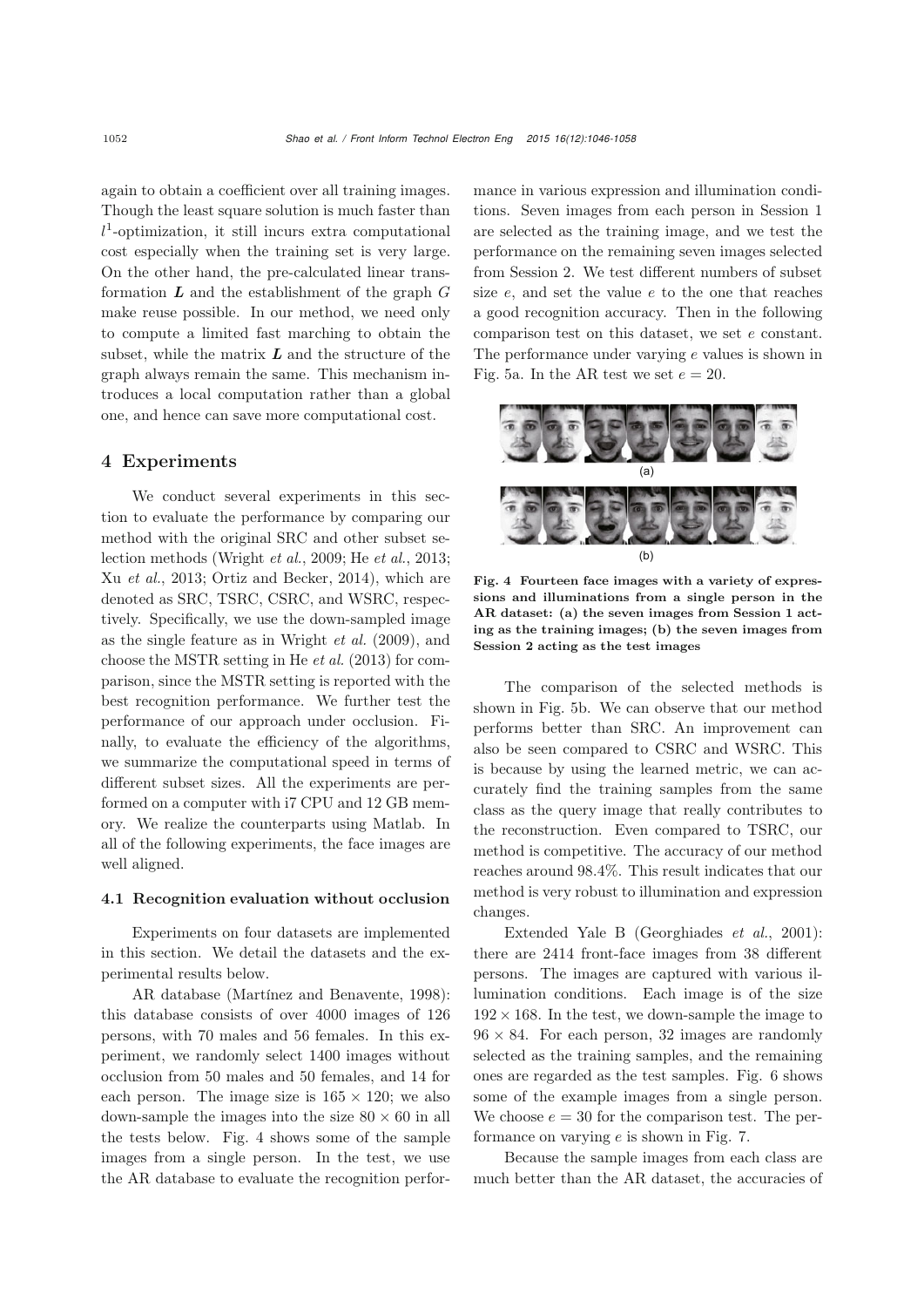SRC, CSRC, and WSRC are remarkably enhanced. Namely, the query image is more likely to lie in the subspace sparsely spanned by some training images from the same class. In this test, the accuracy of the proposed method reaches 98.7%, outperforming the selected counterparts.

ORL database: this database contains 40 distinct persons with 10 images per person. The images are taken at different time instances, with varying pose, expression, and detail (glasses or no glasses) conditions. Some displacement is contained in this dataset, so we have all images pre-aligned. The image size is  $112 \times 92$ , and we down-sample the images into size  $56 \times 46$ . Some example images from two persons are shown in Fig. 8. We randomly select five images from each person as the training samples, and tests are conducted on the remaining images. Since





Fig. 5 Analysis of recognition performance on the AR database: (a) performance of our method under varying *e* values; (b) comparison of the selected methods in accuracy

Fig. 7 Analysis of recognition performance on the extended Yale B database: (a) performance of our method under varying *e* values; (b) comparison of the selected methods in accuracy



Fig. 6 Face images from a single person in the extended Yale B database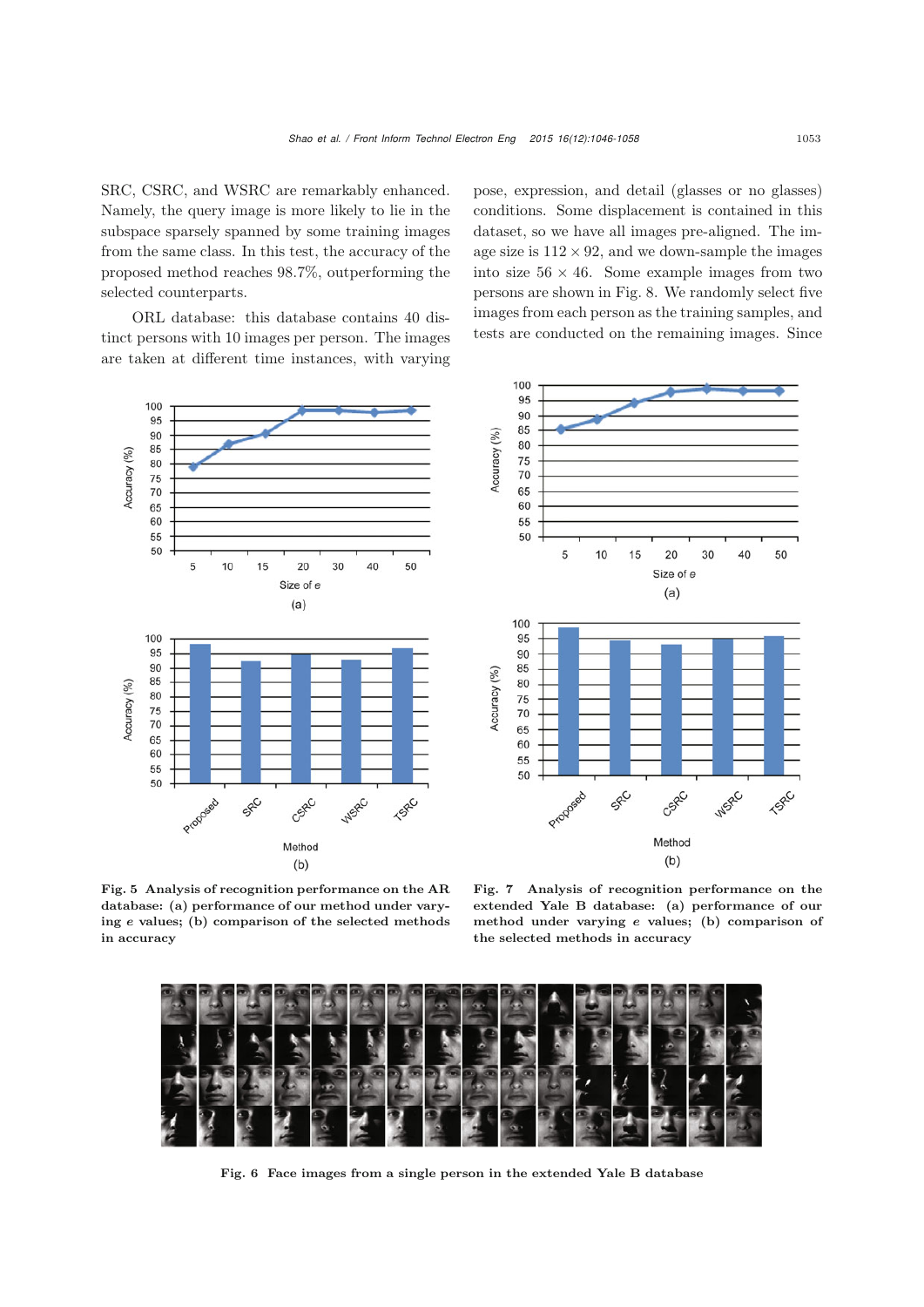the number of the training images from each person is sufficient, we follow the flow in AR and Extended Yale B tests by first choosing the best value of e through experiment. The performance using varying e is shown in Fig. 9a. In this test, we set  $e = 20$ . This size achieves a good trade-off between recognition accuracy and computational efficiency.

The result of the comparison test is shown in Fig. 9b. This is very similar to the result of the AR test. Our method classifies the face images more accurately than the subset selection method (Xu *[et al.](#page-12-15)*, [2013;](#page-12-15) [Ortiz and Becker](#page-12-14), [2014\)](#page-12-14). Moreover,



Fig. 8 Several face images of two classes from the ORL database



Fig. 9 Analysis of recognition performance on the ORL database: (a) performance of our method under varying *e* values; (b) comparison of the selected methods in accuracy

the recognition accuracy of the proposed method is even higher than that of He *[et al.](#page-11-3)* [\(2013](#page-11-3)). The result demonstrates that, by combining metric learning and subset selection, the proposed method performs well on moderate category size against pose and expression changes.

FERET [\(Phillips](#page-12-25) *et al.*, [1998\)](#page-12-25): the test set of FERET consists of 1400 face images from 200 persons (seven for each). The images are labeled with 'ba', 'bd', 'be', 'bf', 'bg', 'bj', and 'bk'. 'ba' refers to the front-image of the human face. 'bd' and 'bg' are with the rotation +25 degrees and <sup>−</sup>25 degrees, respectively. 'be' and 'bf' are with the rotation  $+15$ degrees and <sup>−</sup>15 degrees, respectively. 'bj' consists of expression changes and 'bk' consists of illumination changes. The size of the FERET image is  $80 \times 80$ . We use this dataset to test the robustness of our method against pose change. Some sample images from a single person are shown in Fig. 10. We first take all images with labels 'ba' and 'bj' as the training samples, and images with 'bk' as the test samples. In the following four tests, 'ba', 'bj', and 'bk' are regarded as the training samples and images with the rest of the labels as the test samples. Since the training images from each person are severely insufficient, we set  $e = 8$  in the experiment.



Fig. 10 Seven face images of one class from the FERET database

This test is much more challenging than AR and Extended Yale B, since the number of the training images from each person seems insufficient. The experimental results of FERET are presented in Fig. 11, which supports our assumption. From the curves, we see that the number of training images from each person heavily influences the recognition performance of the methods using SRC. In the first test, because the training samples and testing samples are both front-face images, the proposed method reaches an accuracy of 89%, performing similarly to the remaining methods. However, in the following tests, only three training samples are selected with the same pose, which cannot span a subspace that fully represents face changes upon poses. We can see that the recognition accuracy drops drastically when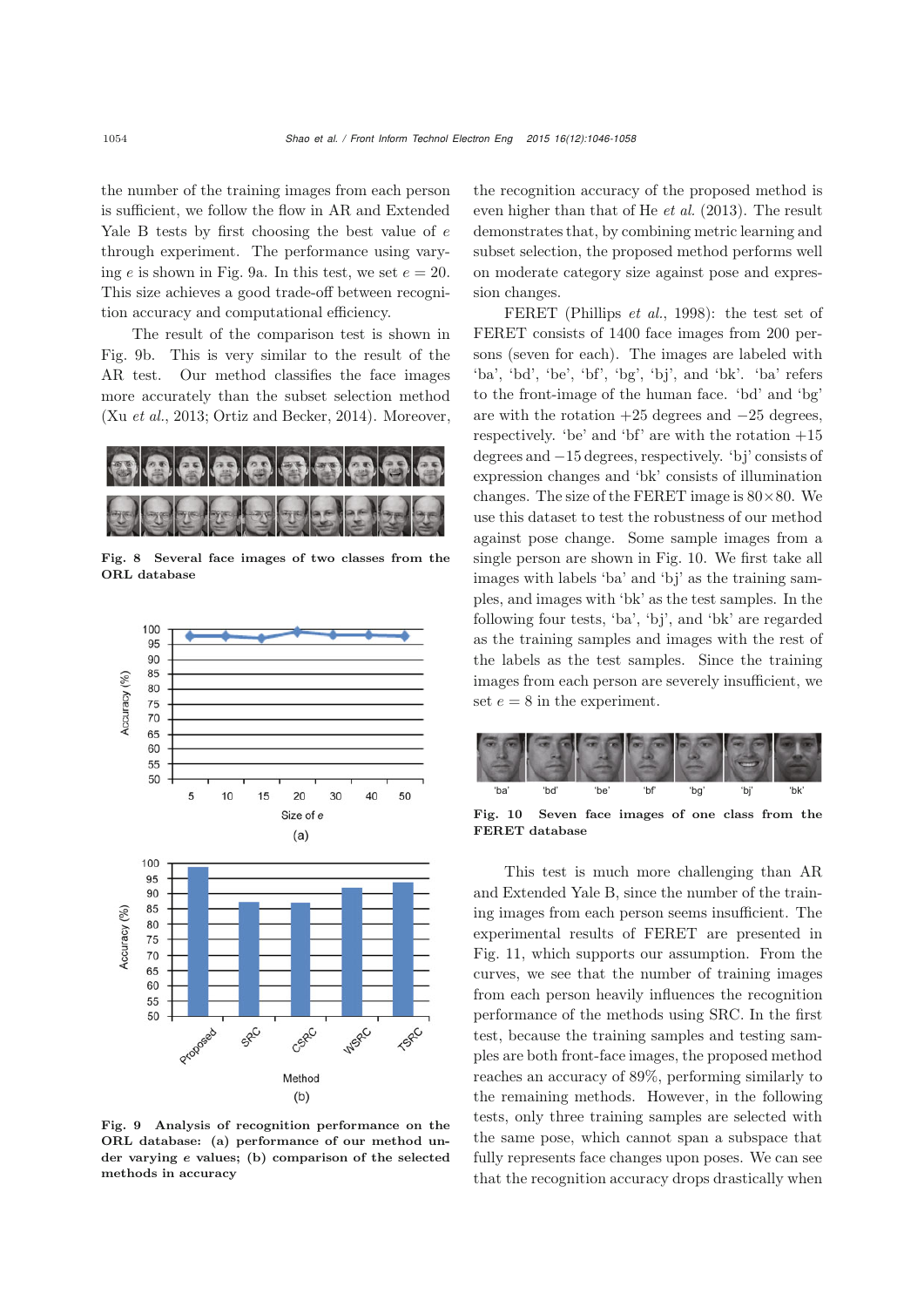the rotation angle gets larger. Specifically, for the method in SRC, the recognition accuracy is lower than 40% when there is severe rotation. In the case of rotating  $+25$  degrees or  $-25$  degrees, though the accuracy of the proposed method drops to 83.5% and 79.0% in this test respectively, the metric learning procedure guarantees that the accuracy remains relatively robust. The method of WSRC works well because they use robust combined features. The performance of the proposed method shows that the metric learning procedure also works similarly to the function of robust feature extraction.



Fig. 11 Experimental results of five tests on the FERET database: (a) comparison of the selected methods in test 1; (b) performance of each selected method under various degrees of rotation (tests 2–5)

#### 4.2 Recognition evaluation with occlusion

In this subsection, we evaluate the robustness of the proposed and the selected methods under different levels of occlusion, including sunglasses, scarf, and random block occlusion. In the experiments on

sunglasses and scarf, we follow the training set setting as in the AR test without occlusion: 700 images collected from 50 males and 50 females, and 7 images for each person. We consider two separate test sets of 200 images for sunglasses occlusion and scarf occlusion, respectively. For images with sunglasses, the proportion of the occlusion is around 20% of each test image. The second test set includes persons wearing scarves, which roughly occludes 40% of the image. Four sample images for sunglasses and scarf occlusion are shown in Fig. 12a.

In Fig. 12b, the comparison results on both cases are presented. In the case of sunglasses occlusion, the proposed method reaches an accuracy of 92.0%, higher than those of SRC, CSRC, and WSRC, and close to that of TSRC. For scarf occlusion, the recognition accuracy obviously drops for each method, yet the proposed method reaches 75.5%, better than those of SRC, CSRC, and WSRC. This provides evidence to show that the metric learning introduced in the proposed method works well on corruption and outlier.



Fig. 12 Recognition under the sunglasses and scarf occlusion: (a) images of sunglasses and scarf occlusion; (b) comparison results for both cases

Since sunglasses and scarf appear on a specific region of a human face image, to avoid the bias introduced, we further conduct a test by casting block occlusion onto the test images with varying sizes and positions. The ratios of block side length to the face image side length are selected as 10%, 20%, 30%, 40%, 50%. We manually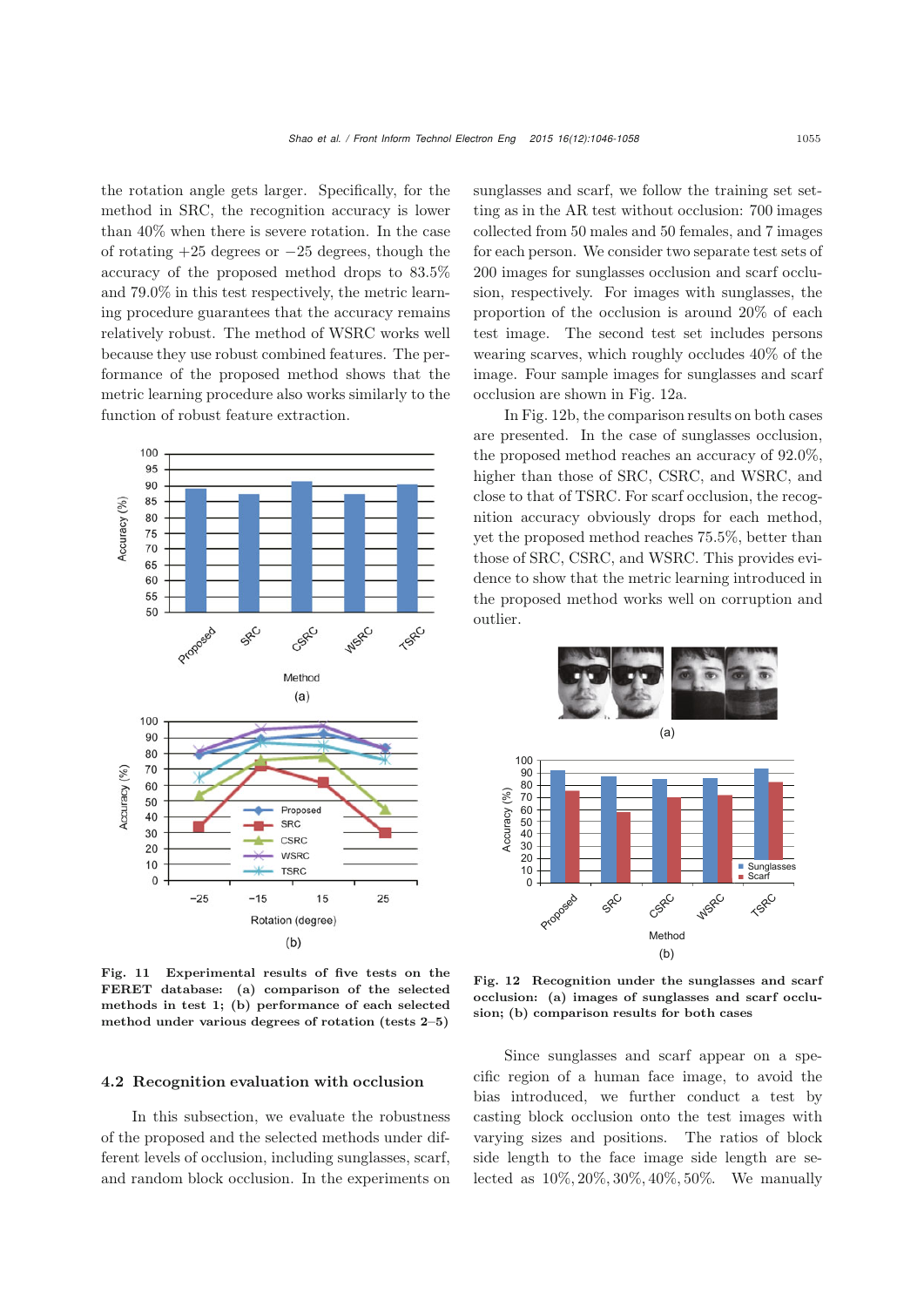generate the occlusion by filling the gray value of the corresponding region to 0. Some sample images are shown in Fig. 13a, and the results are presented in Fig. 13b. Our method outperforms SRC, CSRC, and WSRC in most cases. Compared to TSRC, our method works better when the occlusion percentage is smaller than 30%. At 40% occlusion, the accuracy is 72.5%, while at 50% occlusion, the recognition rate is 54.0%.

# 4.3 Efficiency comparison

We evaluate the computational efficiency of the proposed algorithm and the selected counterparts in



Fig. 13 Recognition under block occlusion: (a) images of block occlusion; (b) performance of the proposed and the selected methods under various block occlusions

this section. All the algorithms are realized in Matlab on a computer with i7 CPU and 12 GB memory. There are two phases in our algorithm, as presented in Fig. 2, namely training and recognition. In realistic applications, since the training phase can be implemented beforehand, the bottleneck of the efficiency is mainly in the recognition phase. In this section, we focus our attention on the comparison of recognition speed.

We follow the experimental settings in Section 4.1 with AR, Yale B, ORL, and FERET databases, which reflect different image dimensions and sizes of training sets. Therefore, we test the computational efficiency of our algorithm under various subset sizes, along with the selected counterparts. The results are given in Table 1. The number on each entry represents the average recognition time, followed with number in brackets, which is the extra time for maximum recognition cost. For example,  $0.207(+0.211)$  in the second column and the second row means that the average recognition time of the proposed method with subset size 5 is 0.207 s, and the maximum recognition time is  $0.207+0.211$  s, hence 0.418 s.

From the results, firstly, it can be observed that the recognition speed of the proposed method rises slightly along with the increasing subset size. When the size of the subset is small (from 5 to 50), the difference of the recognition speed is negligible, and the recognition speed for a single image is below 0.25 s for all the four databases, which makes our algorithm possible for realistic applications. When the

|  | Table 1 Comparison of recognition speed |  |
|--|-----------------------------------------|--|
|  |                                         |  |

| Method           | Recognition time (s) |                   |                   |                   |  |
|------------------|----------------------|-------------------|-------------------|-------------------|--|
|                  | AR                   | Yale B            | ORL               | <b>FERET</b>      |  |
| Proposed         |                      |                   |                   |                   |  |
| Subset size: 5   | $0.207(+0.211)$      | $0.134(+0.157)$   | $0.073(+0.086)$   | $0.110(+0.145)$   |  |
| Subset size: 10  | $0.219(+0.208)$      | $0.138(+0.150)$   | $0.082(+0.106)$   | $0.117(+0.151)$   |  |
| Subset size: 20  | $0.220(+0.203)$      | $0.145(+0.127)$   | $0.102(+0.098)$   | $0.118(+0.172)$   |  |
| Subset size: 30  | $0.227(+0.232)$      | $0.141(+0.139)$   | $0.108(+0.110)$   | $0.129(+0.161)$   |  |
| Subset size: 50  | $0.239(+0.276)$      | $0.158(+0.145)$   | $0.110(+0.142)$   | $0.134(+0.173)$   |  |
| Subset size: 100 | $0.349(+0.321)$      | $0.192(+0.207)$   | $0.171(+0.161)$   | $0.187(+0.199)$   |  |
| Subset size: 150 | $0.401(+0.410)$      | $0.219(+0.304)$   | $0.203(+0.172)$   | $0.220(+0.275)$   |  |
| SRC              | $78.405(+94.223)$    | $41.089(+33.460)$ | $11.900(+17.112)$ | $28.142(+34.447)$ |  |
| $\text{CSRC}$    | $4.419(+7.889)$      | $3.744(+3.412)$   | $2.590(+3.077)$   | $3.198(+4.106)$   |  |
| <b>WSRC</b>      | $4.018(+4.980)$      | $3.146(+3.484)$   | $2.183(+3.421)$   | $2.871(+3.897)$   |  |
| <b>TSRC</b>      | $0.632(+0.703)$      | $0.561(+0.475)$   | $0.440(+0.344)$   | $0.479(+0.543)$   |  |

The number on each entry represents the average recognition time and the number in brackets is the extra time for maximum recognition cost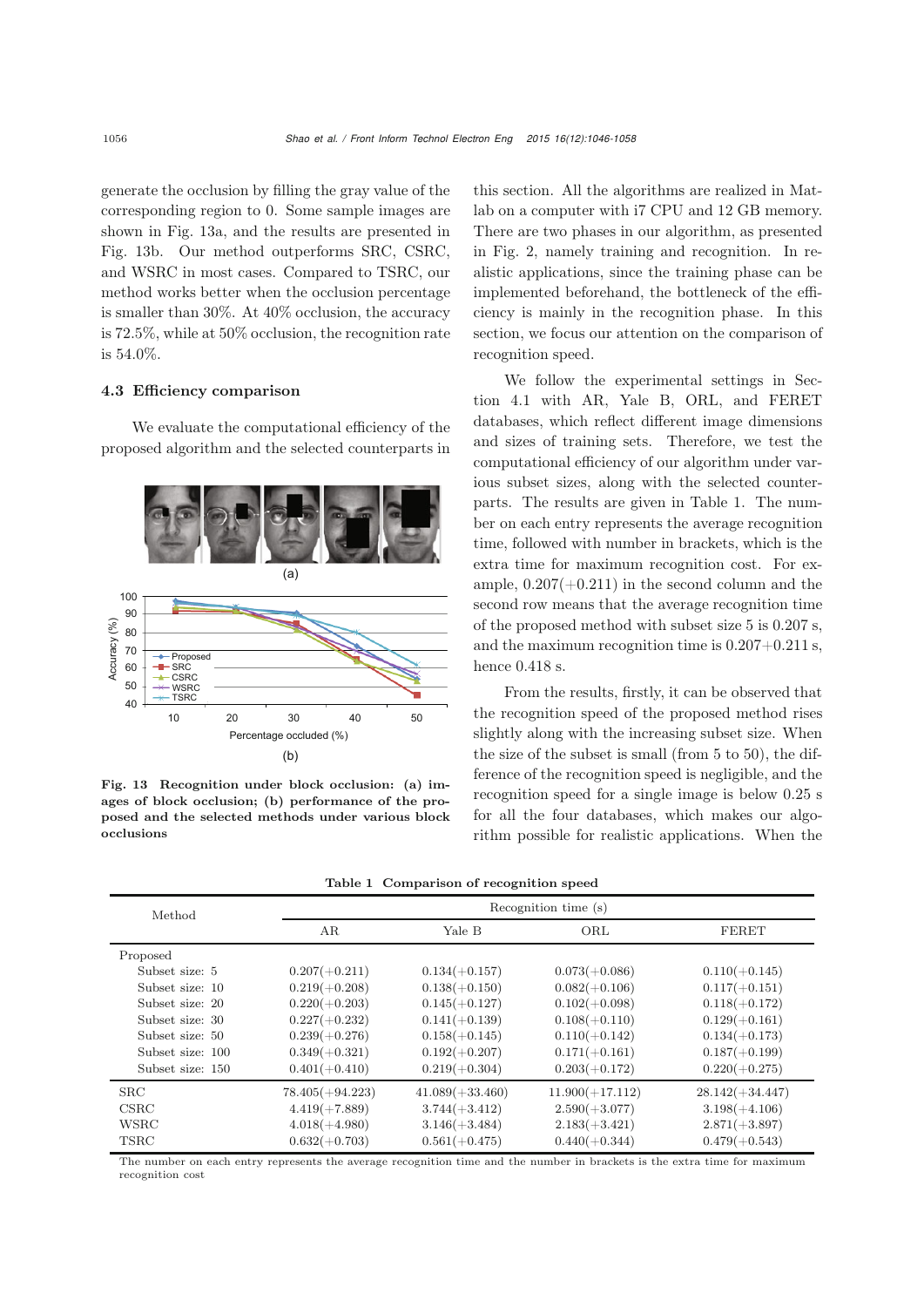size of the subset becomes relatively large (larger than 100), the recognition efficiency of the proposed algorithm slows down accordingly. This is because the calculation of  $l^1$ -regularized optimization becomes dominant when the subset size is large. However, it remains an acceptable speed for real-time requirement. According to Section 4.1, the recognition rate of our algorithm does not increase significantly when the size of the subset reaches a proper value. Therefore, it can be concluded that with the applicable recognition rate, our algorithm can also enhance the recognition speed-up to a run-time level.

If we compare the recognition speeds of the proposed method and the selected counterparts, we find a great improvement of recognition speed with our algorithm. As in the lower part of Table 1, SRC shows its drawback of speed in calculating the sparse solution when the dictionary (database) is large. This is because  $l^1$ -optimization is an extremely computation-intensive process, especially when the sizes of dimension and dictionary are large. CSRC and WSRC both introduce the least square method to estimate an initial distribution of the sparse solution, so they show similar performance on either database. However, least square involves calculation of an inverse matrix, which can be computationally expensive when the database is large. Though CSRC and WSRC show great improvement compared with standard SRC, they still cost several seconds to identify a face image. On the other hand, TSRC introduces a recognition scheme similar to the proposed method, by first learning a diagonal metric matrix, then identifying the face label using two times of non-negative sparse coding. The speed performance of TSRC is quite similar to that of our method. However, the two times of sparse coding doubles the optimization procedure, which leads to more computational time.

Note that the time cost of our algorithm is subject to the training phase, where a metric is learned according to the training samples. This procedure typically costs about 20 min for a database with 2000 images. However, since the metric can be pretrained, this will not influence the recognition speed. TSRC is also in this situation.

In general, the proposed method outperforms the selected counterparts on time performance, without sacrificing recognition accuracy.

# 5 Conclusions

In this paper, we present a novel face recognition approach integrating metric learning and subset selection taking into account the manifold structure of human face images. The first stage of the proposed method is to learn a robust metric in terms of a linear projection so that the interclass and intraclass relationship, as well as the manifold structure, can be preserved. The second stage involves graph construction using the learned metric as distance measurement. Finally, we use a fast marching algorithm to select a subset from all training images to perform SRC, which is much faster than the conventional one. This method is intuitive and easy to implement. Experimental results show that the proposed approach achieved promising recognition performance with remarkable efficiency.

#### References

- <span id="page-11-7"></span>Arandjelović, O., Shakhnarovich, G., Fisher, J., *et al.*, 2005. Face recognition with image sets using manifold density divergence. Proc. IEEE Conf. on Computer Vision and Pattern Recognition, p.581-588. [\[doi:10.1109/](http://dx.doi.org/10.1109/CVPR.2005.151) [CVPR.2005.151\]](http://dx.doi.org/10.1109/CVPR.2005.151)
- <span id="page-11-8"></span>Belkin, M., Niyogi, P., 2001. Laplacian eigenmaps and spectral techniques for embedding and clustering. *NIPS*, 14:585-591.
- <span id="page-11-4"></span>Candès, E.J., 2008. The restricted isometry property and its implications for compressed sensing. *Compt. Rend. Math.*, 346(9-10):589-592. [\[doi:10.1016/j.crma.](http://dx.doi.org/10.1016/j.crma.2008.03.014) [2008.03.014\]](http://dx.doi.org/10.1016/j.crma.2008.03.014)
- <span id="page-11-6"></span>Candès, E.J., Tao, T., 2007. The Dantzig selector: statistical estimation when *p* is much larger than *n*. *Ann. Stat.*, 35(6):2313-2351. [\[doi:10.1214/009053606000001523\]](http://dx.doi.org/10.1214/009053606000001523)
- <span id="page-11-0"></span>Deng, W.H., Hu, J.N., Guo, J., 2012. Extended SRC: undersampled face recognition via intraclass variant dictionary. *IEEE Trans. Patt. Anal. Mach. Intell.*, 34(9):1864-1870. [\[doi:10.1109/TPAMI.2012.30\]](http://dx.doi.org/10.1109/TPAMI.2012.30)
- <span id="page-11-5"></span>Efron, B., Hastie, T., Johnstone, I., *et al.*, 2004. Least angle regression. *Ann. Stat.*, 32(2):407-499. [\[doi:10.1214/](http://dx.doi.org/10.1214/009053604000000067) [009053604000000067\]](http://dx.doi.org/10.1214/009053604000000067)
- <span id="page-11-9"></span>Georghiades, A.S., Belhumeur, P.N., Kriegman, D., 2001. From few to many: illumination cone models for face recognition under variable lighting and pose. *IEEE Trans. Patt. Anal. Mach. Intell.*, 23(6):643-660. [\[doi:10.1109/34.927464\]](http://dx.doi.org/10.1109/34.927464)
- <span id="page-11-1"></span>He, R., Zheng, W.S., Hu, B.G., 2011. Maximum correntropy criterion for robust face recognition. *IEEE Trans. Patt. Anal. Mach. Intell.*, 33(8):1561-1576. [\[doi:10.1109/](http://dx.doi.org/10.1109/TPAMI.2010.220) [TPAMI.2010.220\]](http://dx.doi.org/10.1109/TPAMI.2010.220)
- <span id="page-11-3"></span>He, R., Zheng, W.S., Hu, B.G., *et al.*, 2013. Two-stage nonnegative sparse representation for large-scale face recognition. *IEEE Trans. Neur. Netw. Learn. Syst.*, 24(1):35-46. [\[doi:10.1109/TNNLS.2012.2226471\]](http://dx.doi.org/10.1109/TNNLS.2012.2226471)
- <span id="page-11-2"></span>He, R., Zheng, W.S., Tan, T.N., *et al.*, 2014. Half-quadraticbased iterative minimization for robust sparse representation. *IEEE Trans. Patt. Anal. Mach. Intell.*, 36(2):261-275. [\[doi:10.1109/TPAMI.2013.102\]](http://dx.doi.org/10.1109/TPAMI.2013.102)